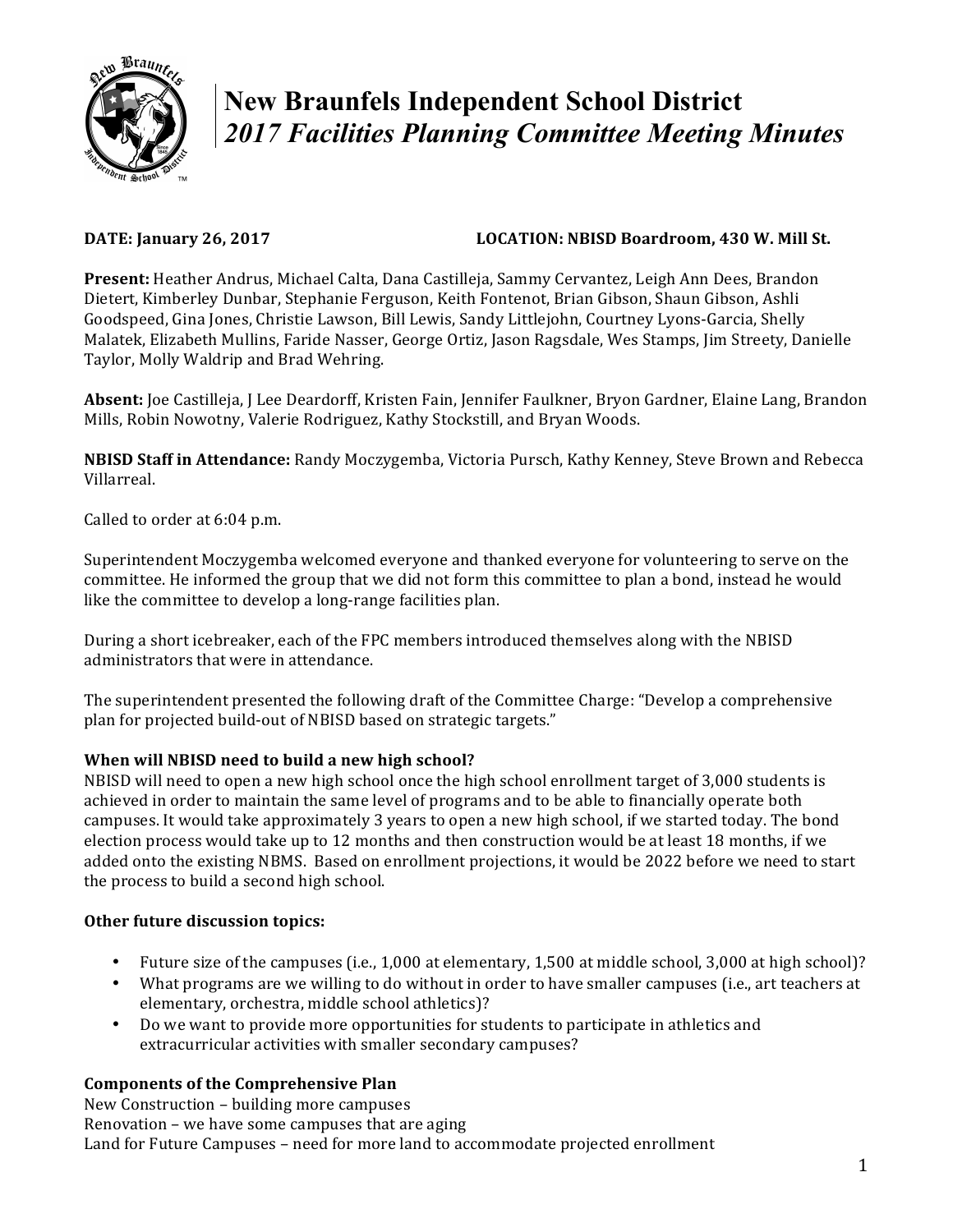Campus Configurations - discuss how big to make campuses and if future high school be a traditional or magnet campus

#### **Campus Considerations**

Campus size/enrollment – benefits, funding implications Curriculum content – what to add, continue and/or bring back High School configurations – critical to talk to the students

Collaboration will be needed to get to our goal. FPC will need to work with the groups to develop the Comprehensive Plan: parents & community; district staff & Board; and Students (High School).

#### **Strategic Targets**

When do we open schools? How can we afford to open them?

Factors to consider:

- Enrollment
- Bonding Capacity
- Tax impact

Result: Ability to meet construction needs - when they happened with whatever tax rate is acceptable to this community

#### **Facility Age Chart**

Moczygemba displayed the age chart and discussed the need for facility equity between our aging facilities and newer facilities. The chart displayed the year the school was built and when and how it was renovated. It also included the square footage and acreage of each site. He suggested we could go on field trips to view the facilities, especially for those that have not seen all of our campuses. He will leave it up to the FPC to decide if field trips are desired as part of the committee experience.

He spoke briefly about the traffic issue at the intersection near Walnut Springs, County Line and Memorial Elementary. He conceded that we have not been able to find a solution to fix that situation.

The NBISD Education Center is more than 100 years old. NBISD recently purchased the former Wells Fargo Building and Seele Plaza on Walnut Avenue to serve as a future administration building to accommodate the growth of staff and support the future growth.

We also need to add the Legend Pond elementary site and the other piece of property owned by NBISD that is located behind Westpointe Village to the facility chart.

#### **Ten-Year Forecast from Demographers Report (Completed in 2010)**

Only one slide from the report was included in the presentation, but the entire report will be posted online for easy reference.

5-year growth  $= 1,482$  $2021 - 22$  enrollment =  $10,700$ 10-year growth  $= 3,517$  $2024 - 25 = 12,003$ 

#### **Build-out Study:**

21,382 developed acres Current residential parcels 16,037 not including multifamily (apartments) 8,283 students at that point in time Vacant developable acres 12,674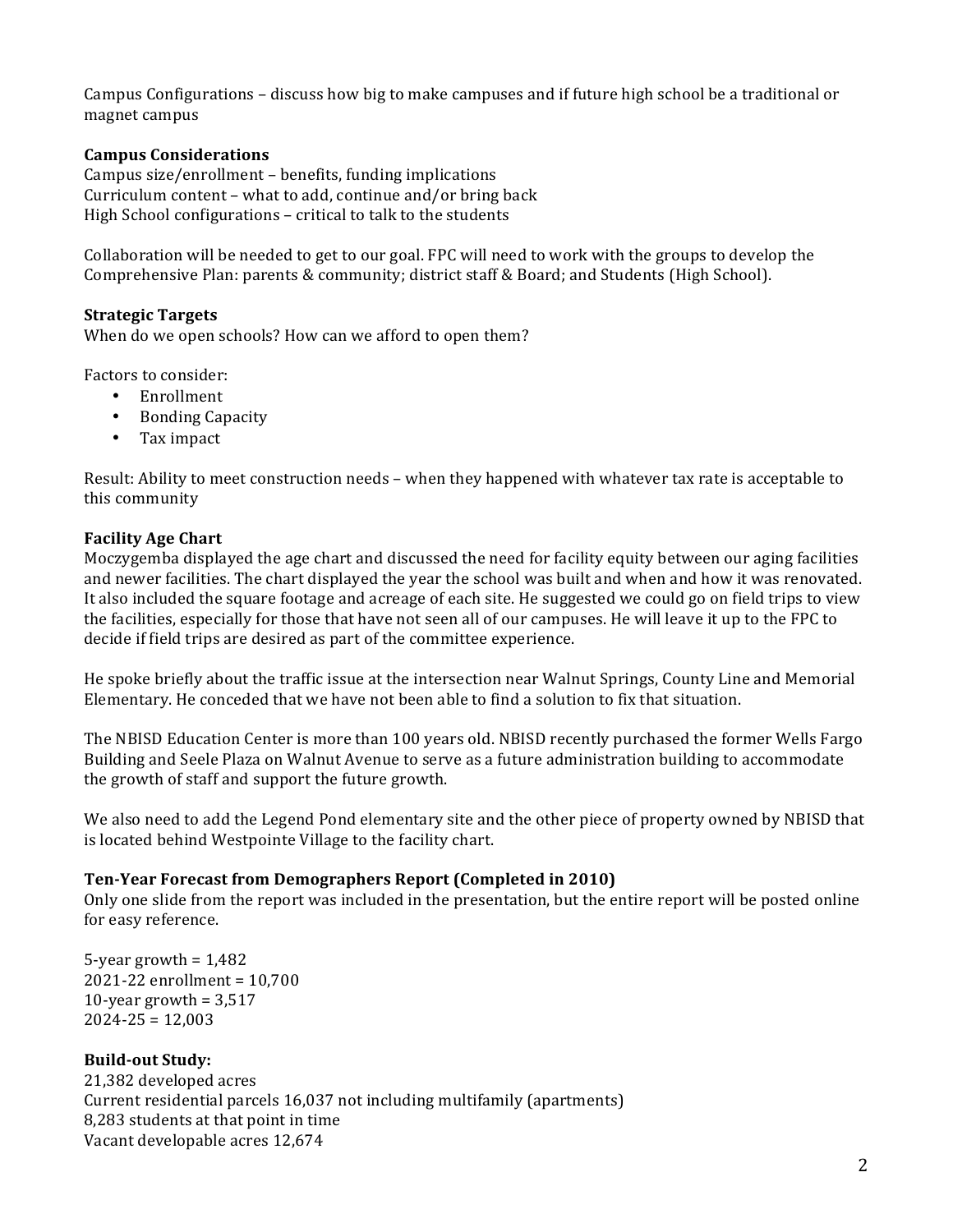New resident homes at build out 20,849 Full build out - ES 8,512; MS 4,603; HS 6,232 = Total 19,347 Total Campuses needed at build out – ES 11.35; MS 4.61; HS 3.13 = Total 19.09 campuses

Major task is to figure out community expectation with regards to campus size and configuration (2 high schools of 3,000 or 3 high schools with 2,000 students). Committee needs to take in to consideration program growth. Current High school can only hold 2,200 students at full capacity. What can we afford to support?

Note: These numbers are for reference. Administration needs the committee to develop their own numbers for NBISD to follow.

### **Build-out Study: Composite Zone Totals- District**

Zone 8 will have 4,912 students which equates to 2.35 ES; 1.21 MS; and .97 HS for that one zone at buildout

Some members inquired about K-8<sup>th</sup> grade campuses. Superintendent told the FPC members that have data to share to please bring that date to share with committee. The FPC members are encouraged to bring their ideas and information to share with the committee.

## **Existing vs. Build-out Conditions**

Current student yield per house is .48 which means that every house that comes online has  $\frac{1}{2}$  of a student  $(.23 \text{ ES}; .11 \text{ MS};$  and  $.14 \text{ HS}$  students)

### **Summary**

Strong housing marketing Build-out would be 30 years Goal is to plan at least 10 years out with this committee

### **Additional Information**

Selection of a Committee Chair and Vice Chair will need to be held soon. Below are the brief job descriptions of the positions.

Committee Chair **-** will be responsible for organizing the meeting agenda with the help of the Superintendent and administrative staff. The Chair will call the meetings to order and proceed over the meetings. The NBISD staff will provide administrative support for the committee.

Vice Chair - will assume the duties of the Chair in his/her absence. The Vice Chair will also have input on the agenda and planning of the committee.

### **Organization of Future Meetings**

- Length  $-$  want to keep only during allotted time; need input on length of the meeting;
- Date & time or Doodle Poll is there a certain day of the week or of the month that works well; does doodle poll work for everyone; consensus was yes; and  $6-8$  p.m. was also the consensus of the group.
- Frequency How many meetings a month? Once a month or more often? Suggestion from a committee member is to break out into groups with one large monthly group meeting and then have subgroups come to intermediate meetings or when the group needs to go on a field trips on off weeks

# **Delivery of Data and Documents**

NBISD will post the handouts, power points, minutes, etc. online - if paper copies are needed please let us know.